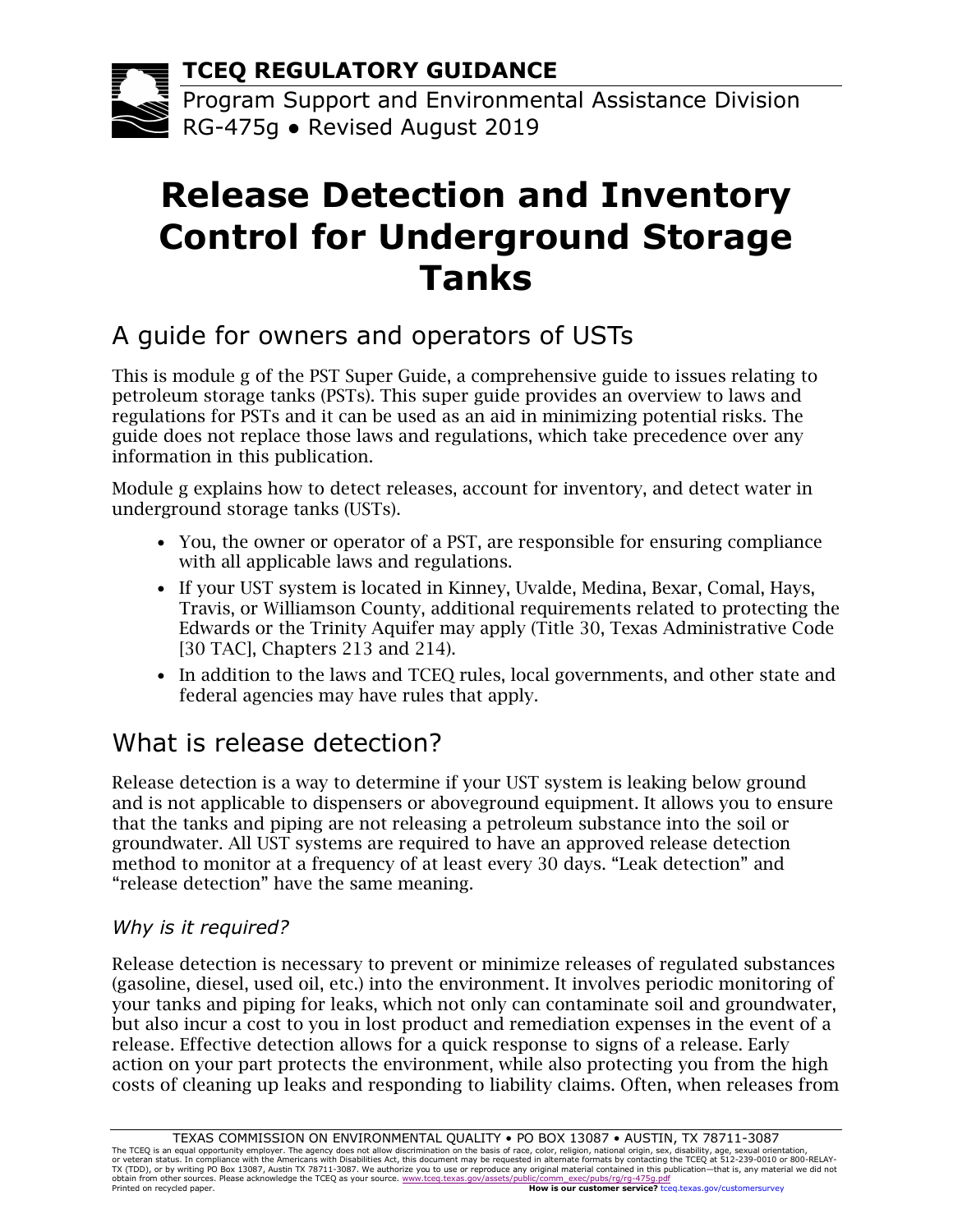UST systems occur, the petroleum substance can affect soil or groundwater over an area much larger than the property on which the tanks are located, affecting other parties, and increasing the cost of cleanup.

Remember that release detection applies to both tanks and product piping. Together, the tanks and piping are referred to as a "UST system." TCEQ rules apply to the UST system from underground up to the point where piping exits the ground, leading to the dispenser. Leak detection only affects that part of the UST system that is installed below ground, not dispensers or aboveground equipment.

Many methods are available for monitoring your tanks and piping for leaks, and they may be used in multiple combinations to achieve compliance. Some methods cover tanks only, some cover piping only, and some cover both tank and piping. It is important that you look at release detection not just as something required, but also as a tool that will help you make sure a regulated substance is not leaking from your UST system.

# What is inventory control?

Regardless of your chosen release detection method, all retail facilities (where fuel products are sold to the public) are required to perform inventory control. Inventory control is an ongoing accounting system similar to balancing a checkbook. It compares what is in the tank to what should be in the tank by reconciling the inputs and outputs of product with the volume remaining in the UST.

Each day the tank is used, record the following information in your inventory control ledger or worksheet:

- records of product deliveries
- amounts dispensed
- measured volume of product remaining in the tank (inventory)

Electronic Inventory Control Worksheets for blended and non-blended systems are available at [<www.tceq.texas.gov/assistance/industry/pst>](https://www.tceq.texas.gov/assistance/industry/pst) or you can use your own paper ledger.

Determine fuel inventory by measuring the product level in the tank in one of two ways:

- 1. Use a measuring stick (sticking the tank) and then convert that level into a volume using a calibration chart specific to the tank size.
- 2. Use an automatic tank gauge capable of measuring the fuel level.

At the end of each 30-day monitoring period, compare the book inventory (what your recordkeeping indicates you *should* have based on amount of product dispensed) against the measured inventory to determine the total overage or shortage of product. Next, compare the overage or shortage to the "leak check" value calculated by a mathematical formula in the worksheet. The leak check value is described as the sum of 1 percent of the total substance flow-through for the month plus 130 gallons. To calculate the "leak check value" on your own ledger, multiply the total gallons of product dispensed by 0.01, then add 130 to that number. Write that answer as the "leak check" value on your ledger. If the overage or shortage exceeds the "leak check" value for two consecutive 30-day periods for the same tank, you must report a suspected release. (See *Suspected and Confirmed Releases from Petroleum Storage*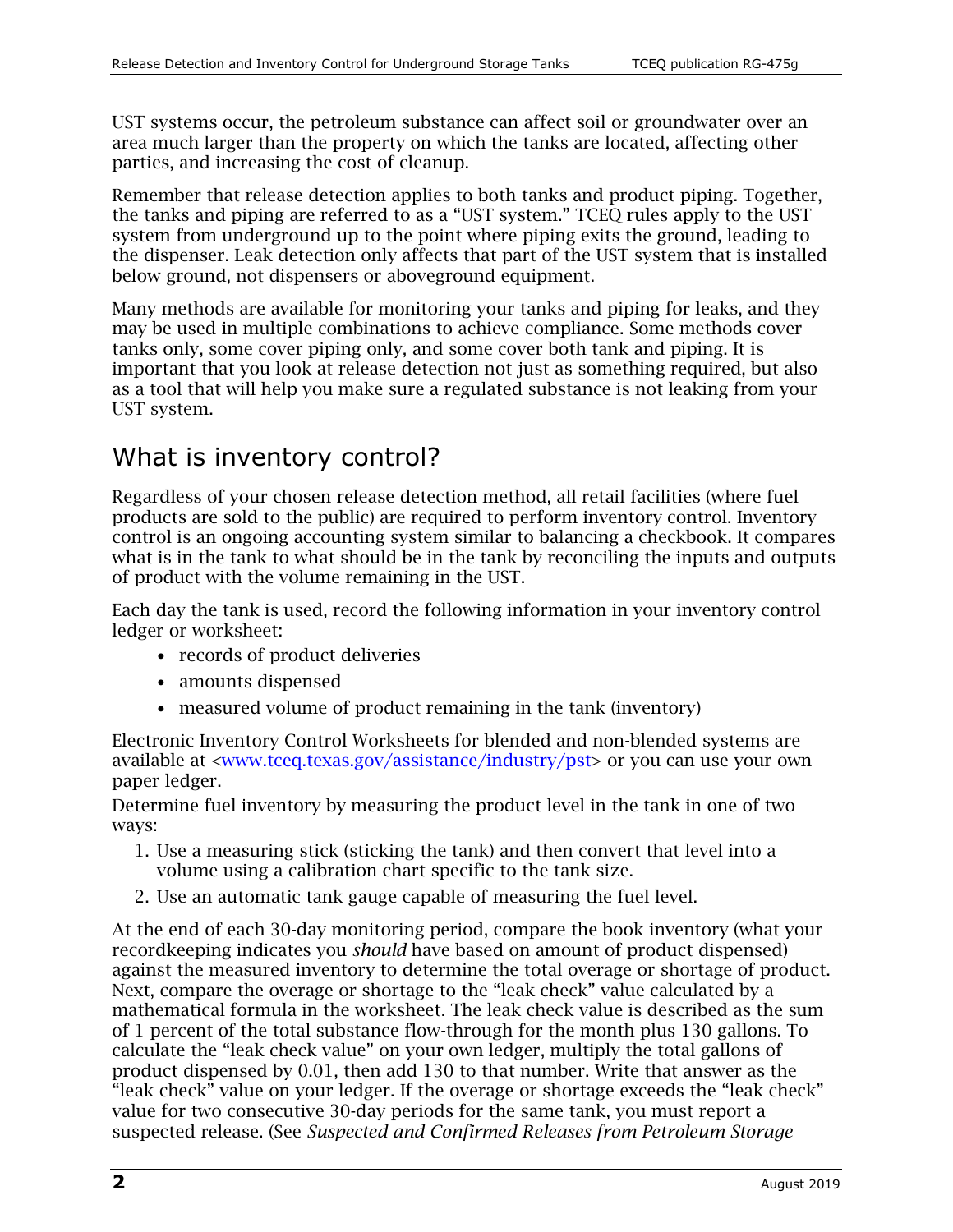*Tanks*, TCEQ publication RG‐475h, for more information about reporting suspected releases.)

Check all tanks for water at least once every 30 days. This required 30-day water check is used to quantify the water in the tank. A small amount may be expected, but it is critical to remove water from the tank before it interferes with dispensing operations. In addition, a sudden influx of water into the tank should be reported to the TCEQ as a suspected release.

If your system has tanks that share a common inventory of fuel, those tanks are considered to be "manifolded." For example, two 1,000-gallon tanks that are connected (via a siphon line) are considered manifolded tanks. For the purpose of inventory control, you should consider all manifolded tanks as a single system.

Blended-fuel systems are those with no separate tank for a midgrade product. For example, a station sells three grades of gasoline, but only has two tanks. Fuel from each tank is blended to create the midgrade fuel. To complete proper inventory control, the blended fuel product must be accounted for in both of the tanks' inventory-control records. *Doing proper inventory control on manifolded tanks and blended-fuel systems can be very complicated. For assistance, please call the SBLGA hotline at 800-447-2827.*

For more details and sample inventory control forms, see the U.S. Environmental Protection Agency's publication no. 510‐B‐93‐004, Doing Inventory Control Right available at [<www.epa.gov/ust/doing-inventory-control-right-underground-storage](https://www.epa.gov/ust/doing-inventory-control-right-underground-storage-tanks)[tanks>](https://www.epa.gov/ust/doing-inventory-control-right-underground-storage-tanks).

### *Is inventory control an acceptable method of 30-day release detection?*

Inventory control is only effective for finding larger leaks and is not considered a stand‐alone method of release detection; it must be used in combination with a 30-day method that can detect small leaks.

# What are my options for detecting releases from tanks?

Monitor each tank for leaks at least once every 30 days. When properly employed, the following are acceptable methods of 30-day release detection:

• *Automatic tank gauging (ATG) and inventory control* use monitors permanently installed in the tank and linked electronically to a nearby control device to report product level and temperature. Often called the "tank monitor," the control device is usually mounted on a wall inside a building and has a keypad with a message screen and a printing device. During a test period, the gauging system automatically calculates the changes in product volume that can indicate a leaking tank. The test will often fail or give an inconclusive result if the product level in the tank is too low or if product is added to or removed from the tank while the test is being run. Test periods require several hours of quiet time, when nothing is put into or taken from the tank. Users of the ATG system must perform a complete test on each tank at least once every 30 days and keep all leak test results. A failing test result may require that you notify the TCEQ of a suspected release. For more information on reporting suspected releases, refer to the module *Suspected Releases from Petroleum Storage Tanks* (RG‐475h).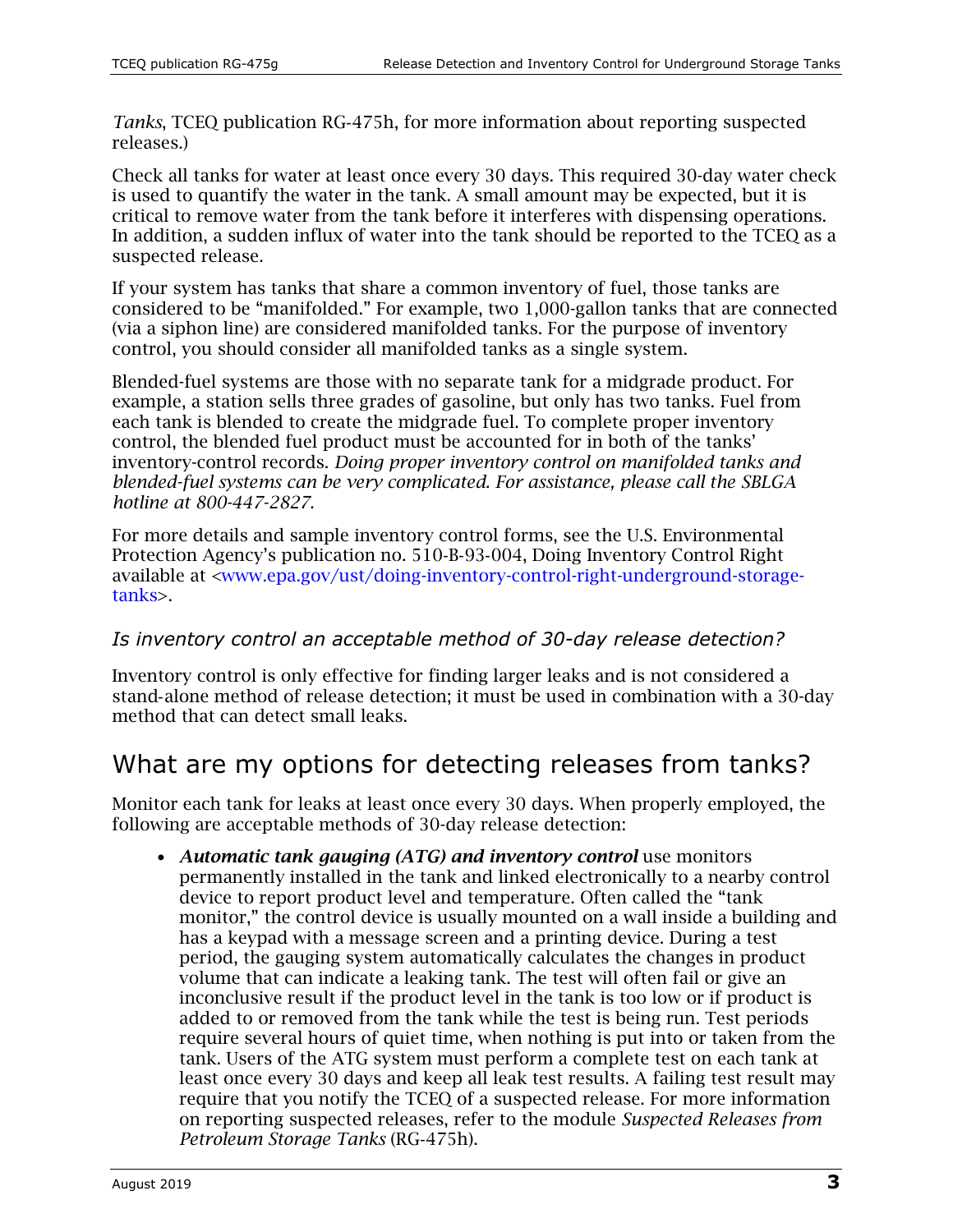In addition to the ATG leak test, inventory control for each tank must be maintained as outlined in the previous section. Some ATG systems can perform inventory control and store the results in memory or print a copy.

• *Statistical inventory reconciliation (SIR) and inventory control* uses a computer program to determine whether a tank system is leaking by conducting a statistical analysis of inventory, delivery, and dispensing data collected over time. You send the data to an SIR vendor, who performs an analysis to determine if there is a loss trend in the UST system.

By the 15th calendar day following the last day of the 30-day monitoring period, the SIR vendor supplies a report that indicates whether the UST system is passing or failing.

If the analysis indicates a failure (or an inconclusive result that cannot be immediately corrected), the situation is considered a suspected release and must be reported to the TCEQ within 24 hours from the time the operator receives the results. Important: even a single SIR failure requires notification and investigation of a suspected release, even if inventory control indicates there is no leak in the tanks. In Texas, SIR is considered a 30-day monitoring method of release detection that covers tanks and lines.

- *Interstitial monitoring* is used in double-walled UST systems. Monitoring sensor equipment is designed to detect if product vapors or liquid is present in the interstitial space between the inner (primary) and outer (secondary) walls of the system. The sensor must monitor the interstitial space between the walls, and the sensor status must be documented at least once every 30 days. Document the status by printing your liquid sensor report from the manufacturer, if available, or by manually logging the status by hand.
- *Groundwater monitoring* uses monitoring wells that are installed at strategic locations in the ground near the tank system. Groundwater is monitored for the presence of liquid product (gasoline, diesel, used oil) floating on its surface. To discover if leaked product has reached groundwater, these wells are checked periodically (at least once every 30-days) by hand, or continuously with permanently installed equipment (electronic sensors). This method is only valid at sites where groundwater is within 20 feet of the surface year-round and the subsurface soil or backfill material (or both) consists of gravels, coarse to medium sands, or other similarly permeable materials. The person who installs the wells should state in writing that a release from any part of the UST system will be detected within 30-days of its occurrence.
- *Vapor monitoring* is the sensing and measurement of product vapor in the soil around the tank system to determine whether a leak is present. This method requires installation of carefully placed monitoring wells in the ground near the tank system. Vapor monitoring can be periodic (at least once every 30 days) using manual devices or continuous using permanently installed equipment (electronic sensors). All subsurface soils and backfill material must be sufficiently porous (e.g., gravel, sand) to allow vapors to diffuse rapidly through the subsurface. For this method of release detection to be acceptable, any preexisting background contamination in the subsurface soils must not interfere with the ability of the vapor-monitoring equipment to detect a new release. The person who installs the wells should state in writing that a release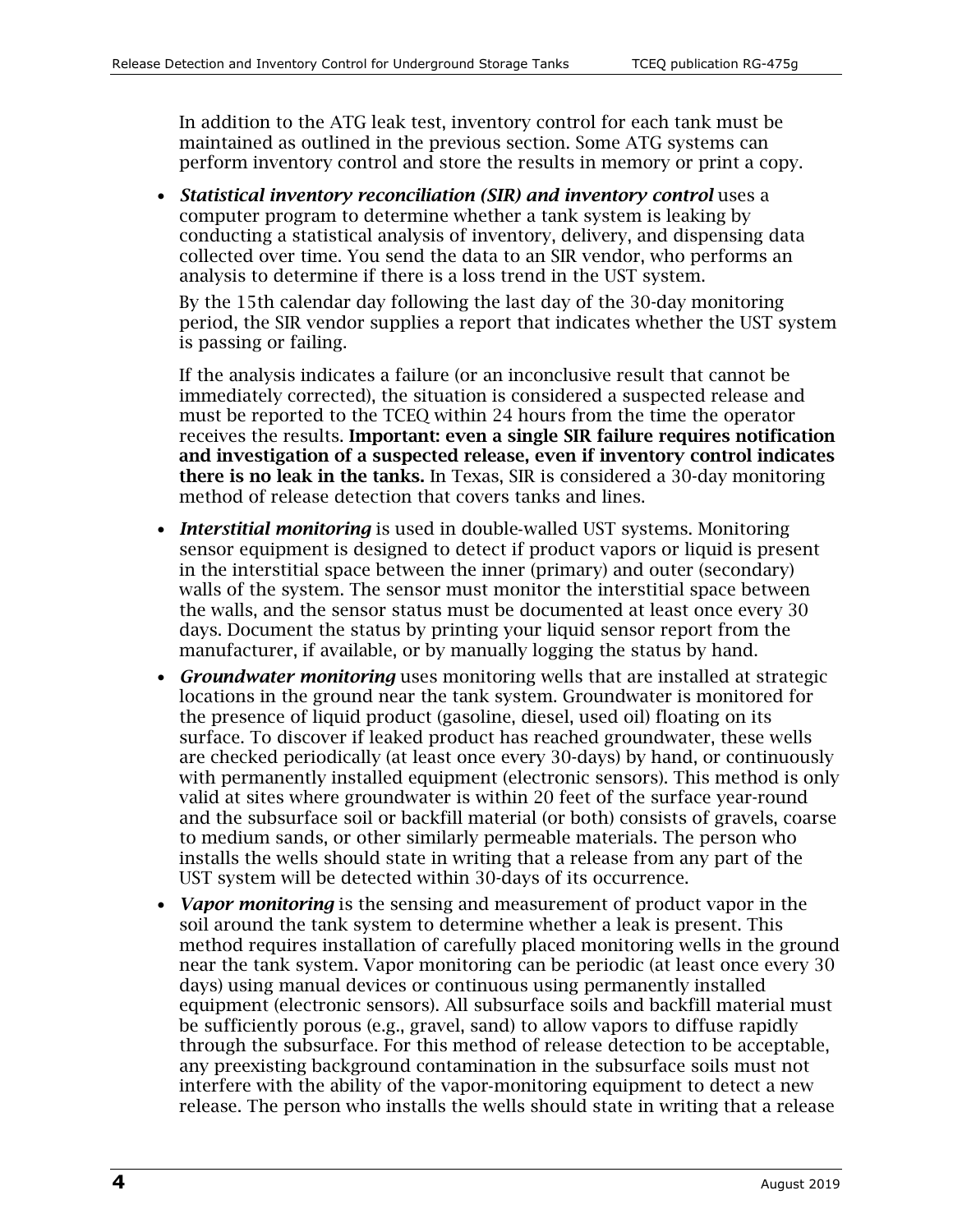from any part of the UST system will be detected within 30 days of its occurrence.

Note: For both groundwater monitoring and vapor monitoring, you are required to ensure subsurface conditions that enable the monitoring systems to detect a release from any portion of the system that contains product.

- *Secondary containment barriers* are impermeable barriers (i.e., liners, vaults) placed between the UST system and the environment. Leaked product from the UST system is directed toward monitoring points, such as observation wells located between the tank system and the secondary containment barrier. To determine if a leak has occurred, the wells should be checked periodically (at least once every 30 days) by hand or continuously with permanently installed equipment (electronic sensors).
- *Manual tank gauging* is only acceptable for tanks with a capacity of 1,000 gallons or less. It requires a quiet period each week where nothing is added to or removed from the tank. The length of the quiet period depends on the diameter of the tank. For that reason, very few owners or operators use this method of release detection. If you would like more information about this method, contact the SBLGA hotline at 800-447-2827.
- *30-day tank gauging* is only acceptable for emergency‐generator tanks. It requires a quiet period, during which nothing is added to or removed from the tank. The product level is measured at the beginning and end of the quiet period. The difference between measurements should be within certain standards based on the capacity of your tank. At the end of module g, there is a 30-day tank gauging tracking sheet. If you would like more information on this method, contact the SBLGA hotline at 800-447-2827.

# **What other inspections are required?**

Every 30 days, you must conduct and document a walkthrough inspection to ensure your release detection equipment is functioning correctly with no unusual operating conditions. For example, you must check for:

- Erratic behavior of product dispensing equipment;
- Sudden loss of product from the UST system;
- Unexplained presence of water in the tank; and
- Ensure release detection records are reviewed and current.

You must also annually inspect any hand-held equipment you use to conduct release detection on your system. For example, if you use a measuring stick to gauge your product level or use a groundwater bailer to monitor groundwater for releases, you must verify that the measurements are clear, and that the bailer is functioning properly. Keep records documenting the dates and results of these inspections.

### What are my options for detecting releases from product piping?

There are two types of piping: pressurized and suction.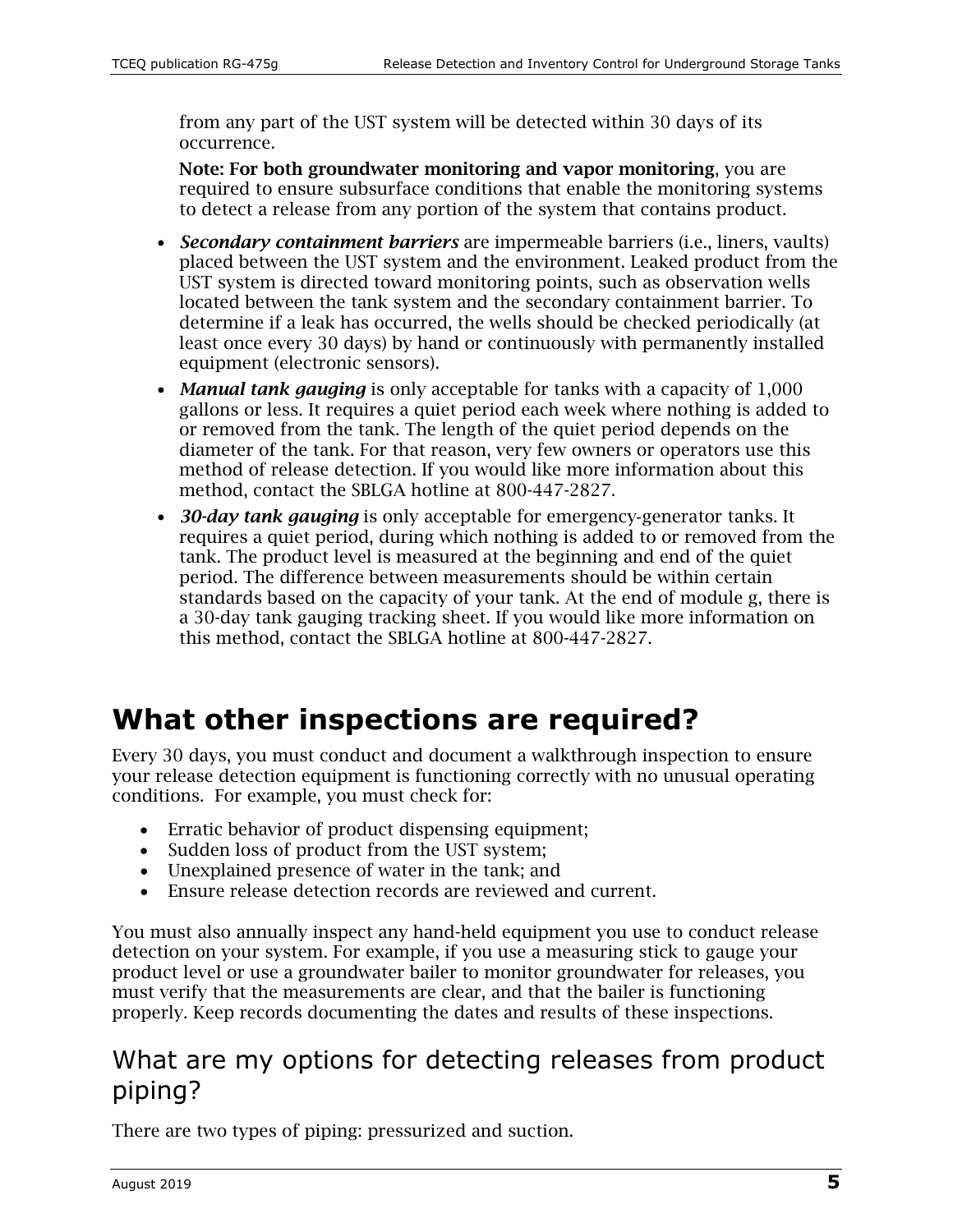### *Pressurized Piping*

Each pressurized product line (from the USTs to the fuel dispenser) is required to have an automatic line-leak detector (ALLD) designed to detect and prevent a large or catastrophic leak (of at least 3 gallons per hour) in the line. Mechanical ALLDs are required to be performance tested annually. If you have an electronic ALLD (also referred to as an ELLD) that can self‐test and either print out or store the test results, documentation of the self‐test at least once a year satisfies your ALLD-testing requirements. Contact your UST contractor for more information about ALLD testing.

In addition to an ALLD, pressurized piping requires one of the following releasedetection methods:

- an annual piping-tightness test,
- 30-day vapor monitoring,
- 30-day groundwater monitoring,
- 30-day interstitial monitoring,
- 30-day monitoring with a secondary containment barrier,
- 30-day SIR and inventory control, or
- 30-day electronic leak monitoring through an ATG system.

### *Suction Piping*

Suction piping requires no leak detection if it meets all of the following design requirements:

- The below-grade piping operates at less than atmospheric pressure;
- The below-grade piping is sloped so that the contents of the pipe drain back into the tank when suction is released;
- Only one check valve is included for each suction line and it is located directly below, and as close as possible to, the suction pump; and
- You are able to verify that these requirements have been met, e.g., via plans provided by the installer, a consultant, or signed documentation by a registered UST contractor.

Suction piping that does not meet the design requirements listed above must use one of the following approved methods to meet the release‐detection requirements for piping:

- a piping-tightness test once every three years,
- 30-day vapor monitoring,
- 30-day groundwater monitoring,
- 30-day interstitial monitoring,
- 30-day monitoring with a secondary containment barrier, or
- 30-day SIR and inventory control.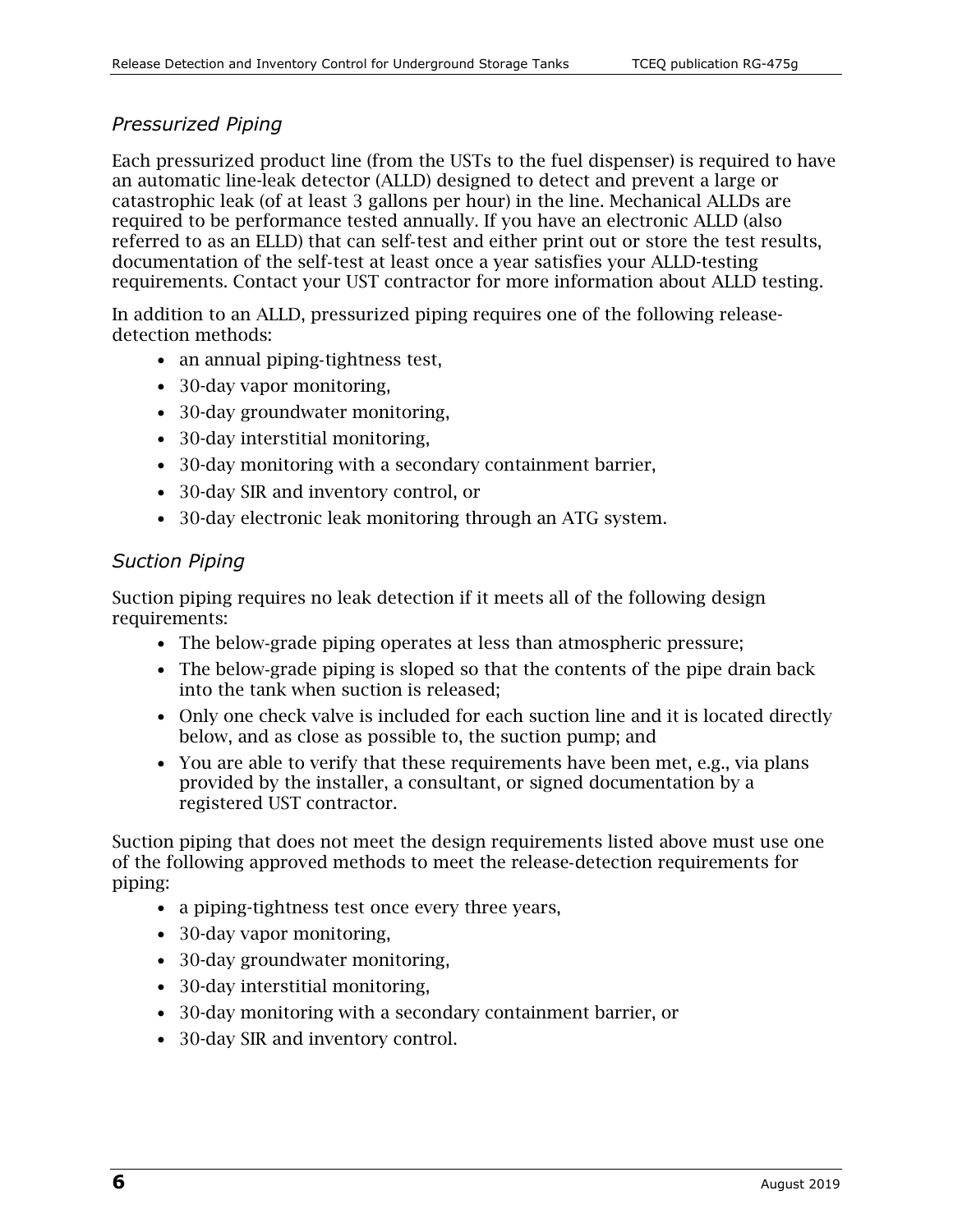# **What release detection records do I need to keep?**

All testing and monitoring results, including the results of any annual function test of mechanical ALLDs, must be kept for at least five years.

All equipment used for release detection must have a third‐party certification, which verifies that the equipment meets EPA standards. Each certification must list the conditions of use and limitations of the equipment. You must maintain copies of these certifications while the equipment is in use. You must ensure that the equipment is operated in accordance with the third‐party certification. *Installation and maintenance records for the UST system must be maintained for the life of the system and should not be discarded after five years.* 

The following supplemental record-keeping forms are included at the end of module g:

- 30-day Record of Vapor-Well Monitoring
- 30-day Record of Groundwater-Well Monitoring
- 30-day Record of Interstitial-Sensor Monitoring
- 30-day Record of Secondary Containment Well Monitoring
- Weekly Record of Manual Tank Gauging (Tanks <1,000 gallons)
- Record of 30-day Tank Gauging

### What if there is a release?

If any of the release detection methods discussed in module g indicate that a leak has occurred, you are required to report it to TCEQ within 24 hours as a suspected release at 512‐239‐2200 or 800‐832‐8224.

For more information on what to do in the case of suspected releases, refer to the module *Suspected Releases from Petroleum Storage Tanks* (RG‐475h).

# Where do I find more information?

The complete requirements for release detection may be found at 30 TAC 334.50, available online at

[<texreg.sos.state.tx.us/public/readtac\\$ext.TacPage?sl=R&app=9&p\\_dir=&p\\_rloc=&p](http://texreg.sos.state.tx.us/public/readtac$ext.TacPage?sl=R&app=9&p_dir=&p_rloc=&p_tloc=&p_ploc=&pg=1&p_tac=&ti=30&pt=1&ch=334&rl=50)  $_tloc = \&p_1boc = \&pq = 1\&p_1tac = \&ti = 30\&pt = 1\&ch = 334\&rl = 50$ .

Resources for PST facilities are available on our website at [<https://www.tceq.texas.gov/agency/data/lookup-data/pst-datasets-records.html](https://www.tceq.texas.gov/agency/data/lookup-data/pst-datasets-records.html) >.

Requirements for UST systems in the Edwards Aquifer are in 30 TAC 213 available online at

[<texreg.sos.state.tx.us/public/readtac\\$ext.ViewTAC?tac\\_view=4&ti=30&pt=1&ch=21](https://texreg.sos.state.tx.us/public/readtac$ext.ViewTAC?tac_view=4&ti=30&pt=1&ch=213) [3>](https://texreg.sos.state.tx.us/public/readtac$ext.ViewTAC?tac_view=4&ti=30&pt=1&ch=213).

Requirements for UST systems over other aquifers are in 30 TAC 214 available at [<texreg.sos.state.tx.us/public/readtac\\$ext.ViewTAC?tac\\_view=4&ti=30&pt=1&ch=21](https://texreg.sos.state.tx.us/public/readtac$ext.ViewTAC?tac_view=4&ti=30&pt=1&ch=214&rl=Y)  $48r = Y$ .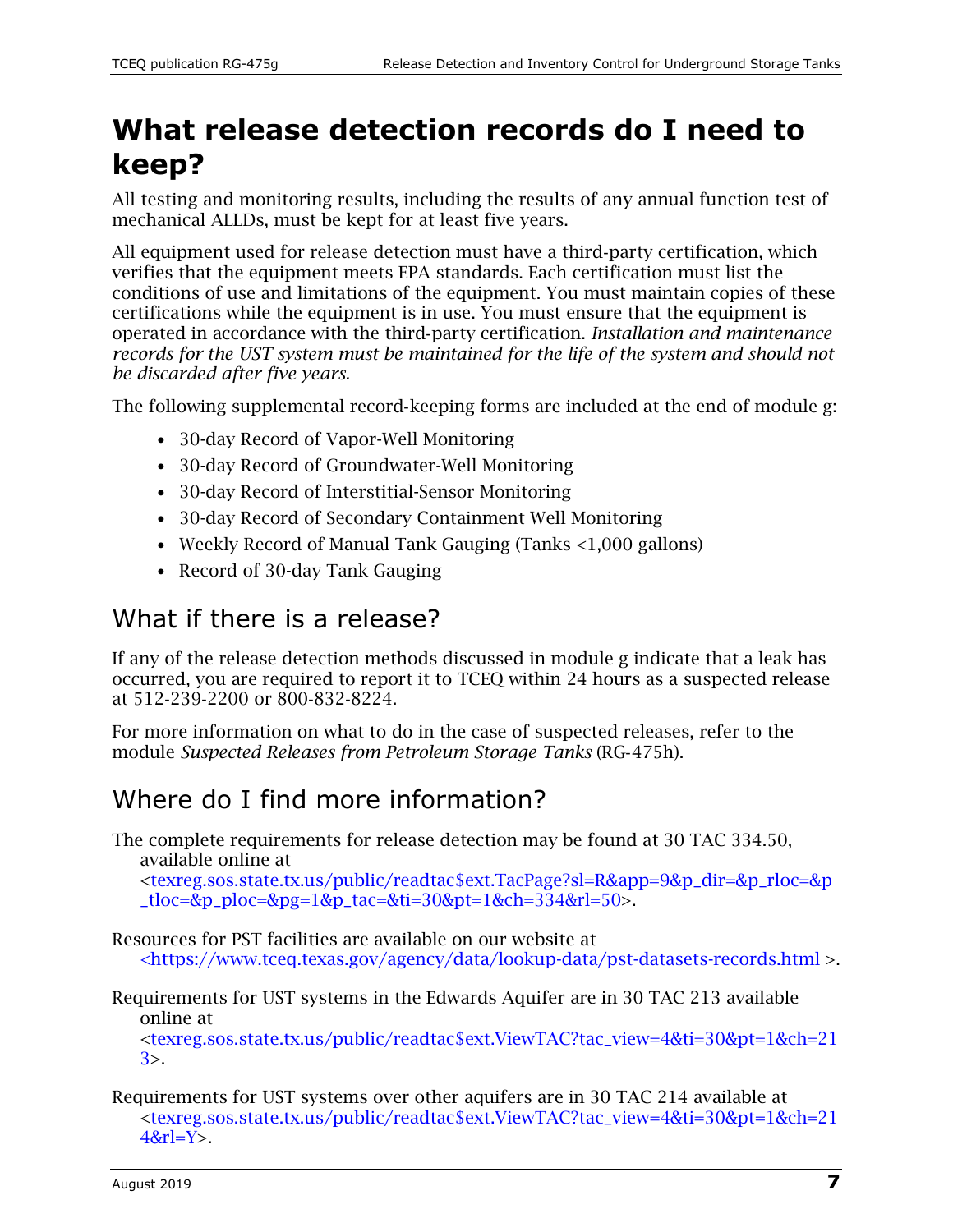The Small Business and Local Government Assistance Program has information designed to assist UST system owners and operators online at [<www.tceq.texas.gov/assistance/industry/pst/>](https://www.tceq.texas.gov/assistance/industry/pst/).

Download TCEQ publications online at [<www.tceq.texas.gov/goto/publications>](https://www.tceq.texas.gov/goto/publications).

- EPA's Underground Storage Tanks (USTs) webpage (please note that EPA requirements may be used as a guideline but differ from Texas requirements) at [<www.epa.gov/ust>](https://www.epa.gov/ust).
- EPA's Doing Inventory Control Right (publication no. 510‐B‐93‐004) provides details and sample inventory control forms at [<www.epa.gov/ust/doing-inventory-control](https://www.epa.gov/ust/doing-inventory-control-right-underground-storage-tanks)[right-underground-storage-tanks>](https://www.epa.gov/ust/doing-inventory-control-right-underground-storage-tanks).
- *Suspected Releases from Petroleum Storage Tanks* (TCEQ Publication RG‐475h), available online at [<www.tceq.texas.gov/goto/rg-475>](https://www.tceq.texas.gov/goto/rg-475).
- For confidential environmental compliance assistance for small businesses and local governments, contact Small Business and Local Government Assistance via its hotline at 800-447-2827 or online at [<www.TexasEnviroHelp.org>](https://www.tceq.texas.gov/assistance).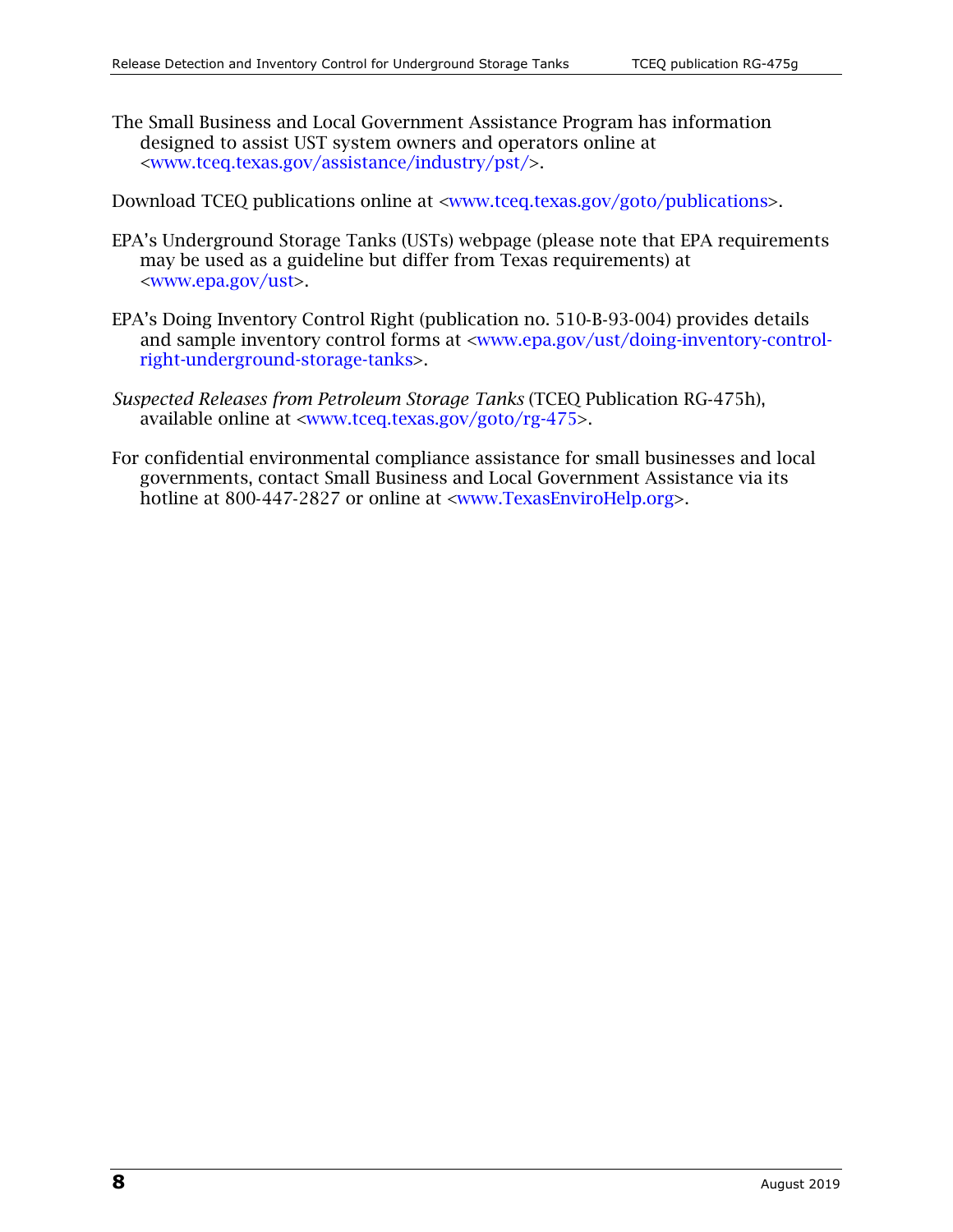# 30-Day Record of Vapor-Well Monitoring

If you have questions on how to complete this form or about the Petroleum Storage Tank (PST) program, please contact the Small Business and Local Government Assistance hotline at 1-800-447- 2827, or online at [<www.TexasEnviroHelp.org>](https://www.tceq.texas.gov/assistance).

| <b>Facility Information</b> |                         |  |  |  |  |
|-----------------------------|-------------------------|--|--|--|--|
| <b>Facility Name:</b>       | <b>Facility ID No.:</b> |  |  |  |  |
|                             |                         |  |  |  |  |
|                             |                         |  |  |  |  |
| <b>Street Address:</b>      | City, State, Zip:       |  |  |  |  |
|                             |                         |  |  |  |  |
|                             |                         |  |  |  |  |

#### **Instructions**

- Vapor wells must be monitored at least once every 30 days for potential product releases.
- Monitoring and observation wells must be properly secured to prevent any unauthorized substances being deposited in the well.
- If there is a suspected release, notify the TCEQ within 24 hours and refer to *Suspected and Confirmed Releases from Petroleum Storage Tanks* (TCEQ publication RG-475h)*.*
- Keep this form on file for at least 5 years.

### Vapor Reading Instrument & Tank Information

|                       | <b>Instrument Name and Type:</b>    |         |           |         |                                                     |         |                    |           |          |  |
|-----------------------|-------------------------------------|---------|-----------|---------|-----------------------------------------------------|---------|--------------------|-----------|----------|--|
| Date Last Calibrated: |                                     |         |           |         | Depth from Ground Surface to Tank Bottom (in feet): |         |                    |           |          |  |
|                       | <b>Vapor Monitoring Well Record</b> |         |           |         |                                                     |         |                    |           |          |  |
| Date                  | Vapor Reading (in PPM)              |         |           |         |                                                     |         | Free<br>Product in | Inspector | Comments |  |
| Inspected             | Well $#1$                           | Well #2 | Well $#3$ | Well #4 | Well $#5$                                           | Well #6 | Well $(Y/N)$       | Initials  |          |  |
|                       |                                     |         |           |         |                                                     |         |                    |           |          |  |
|                       |                                     |         |           |         |                                                     |         |                    |           |          |  |
|                       |                                     |         |           |         |                                                     |         |                    |           |          |  |
|                       |                                     |         |           |         |                                                     |         |                    |           |          |  |
|                       |                                     |         |           |         |                                                     |         |                    |           |          |  |
|                       |                                     |         |           |         |                                                     |         |                    |           |          |  |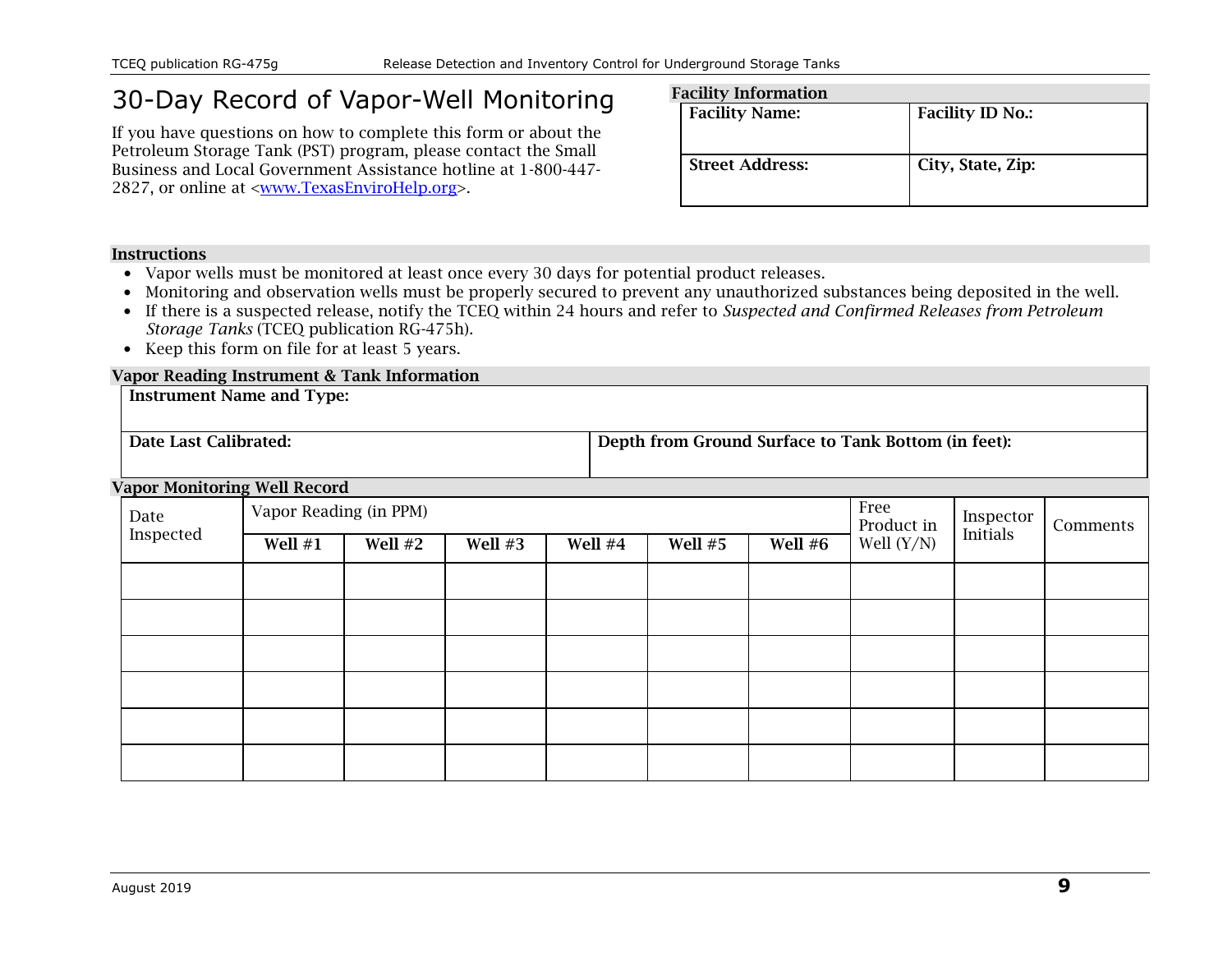

# 30-Day Record of Groundwater-Well Monitoring

If you have questions on how to complete this form or about the Petroleum Storage Tank (PST) program, please contact the Small Business and Local Government Assistance hotline at 1-800-447-2827, or online at. [<www.TexasEnviroHelp.org>](https://www.tceq.texas.gov/assistance).

### Fac

| <b>Facility Name:</b>  | <b>Facility ID No.:</b> |
|------------------------|-------------------------|
| <b>Street Address:</b> | City, State, Zip:       |

#### Instructions

- Groundwater wells must be monitored at least once every 30 days for potential product releases.
- Monitoring wells must be properly secured to prevent any unauthorized substances being deposited in the well.
- Automatic monitoring devices must be capable of detecting at least 1/8 inch of free product on top of the groundwater.
- Manual monitoring methods must be capable of detecting a visible sheen or other accumulation of regulated substances.
- If there is a suspected release, notify the TCEQ within 24 hours and refer to *Suspected Releases from Petroleum Storage Tanks* (TCEQ publication RG-475h)*.*
- Keep this form on file for at least five years.

#### Groundwater

| ----------------                     |                                 |  |  |  |  |  |  |
|--------------------------------------|---------------------------------|--|--|--|--|--|--|
| Depth from Ground Surface (in feet): | Depth to Tank Bottom (in feet): |  |  |  |  |  |  |
|                                      |                                 |  |  |  |  |  |  |

#### Groundwater- Monitoring Well

| Date<br>Inspected |           | Depth to Top of the Groundwater (in feet) | Free<br>Product in | Inspector<br>Initials | Comments |         |              |  |  |
|-------------------|-----------|-------------------------------------------|--------------------|-----------------------|----------|---------|--------------|--|--|
|                   | Well $#1$ | Well #2                                   | Well #3            | Well #4               | Well #5  | Well #6 | Well $(Y/N)$ |  |  |
|                   |           |                                           |                    |                       |          |         |              |  |  |
|                   |           |                                           |                    |                       |          |         |              |  |  |
|                   |           |                                           |                    |                       |          |         |              |  |  |
|                   |           |                                           |                    |                       |          |         |              |  |  |
|                   |           |                                           |                    |                       |          |         |              |  |  |
|                   |           |                                           |                    |                       |          |         |              |  |  |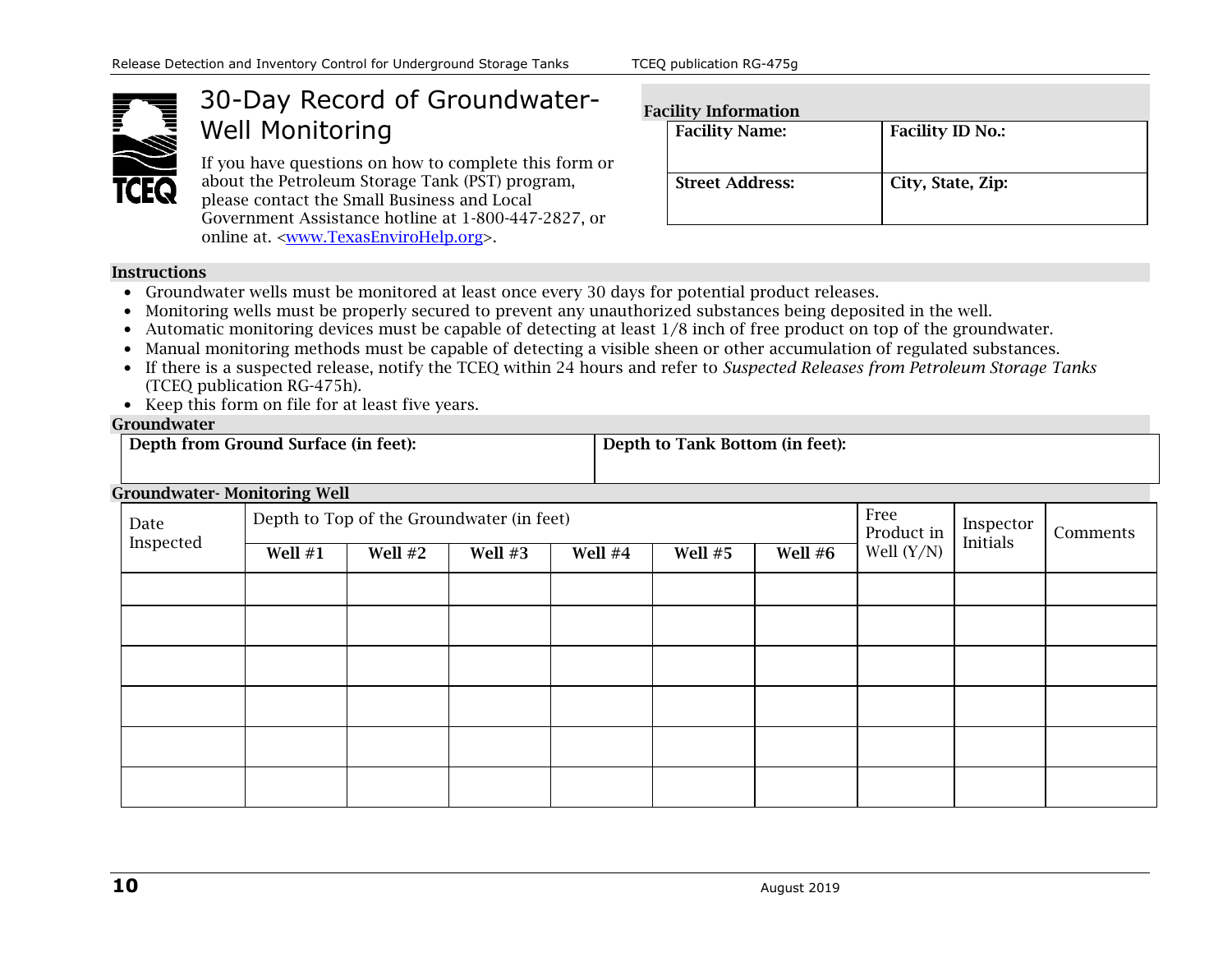

## 30-Day Record of Interstitial-Sensor Monitoring

If you have questions on how to complete this form or about the Petroleum Storage Tank (PST) program, please contact the Small Business and Local Government Assistance hotline at 1-800-447-2827, or online at [<www.TexasEnviroHelp.org>](https://www.tceq.texas.gov/assistance).

### Facility Information

| acinty modification    |                         |  |  |  |  |
|------------------------|-------------------------|--|--|--|--|
| <b>Facility Name:</b>  | <b>Facility ID No.:</b> |  |  |  |  |
| <b>Street Address:</b> | City, State, Zip:       |  |  |  |  |

#### **Instructions**

- Interstitial sensors must be monitored at least once every 30 days for potential product releases.
- If there is a suspected release, notify the TCEQ within 24 hours and refer to *Suspected and Confirmed Releases from Petroleum Storage Tanks* (TCEQ publication RG-475h)*.*
- Keep this form on file for at least five years.

#### Sensor Location (tank or dispenser [T/D])

| Sensor $#1$                                        | Sensor #2 | Sensor #3 | Sensor #4 | Sensor #5 Sensor #6 Sensor #5 | Sensor #6 | Sensor #7 | Sensor #8 |
|----------------------------------------------------|-----------|-----------|-----------|-------------------------------|-----------|-----------|-----------|
|                                                    |           |           |           |                               |           |           |           |
| $C_{\text{max}}$ $C_{\text{max}}$ $D_{\text{max}}$ |           |           |           |                               |           |           |           |

### Sensor -Status Record

| Date      | <b>Sensor Status</b> |              |              |                     |              |                     |              |                     |                              |                 |
|-----------|----------------------|--------------|--------------|---------------------|--------------|---------------------|--------------|---------------------|------------------------------|-----------------|
| Inspected | <b>Sensor</b><br>#1  | Sensor<br>#2 | Sensor<br>#3 | <b>Sensor</b><br>#4 | Sensor<br>#5 | <b>Sensor</b><br>#6 | Sensor<br>#7 | <b>Sensor</b><br>#8 | <b>Inspector</b><br>Initials | <b>Comments</b> |
|           |                      |              |              |                     |              |                     |              |                     |                              |                 |
|           |                      |              |              |                     |              |                     |              |                     |                              |                 |
|           |                      |              |              |                     |              |                     |              |                     |                              |                 |
|           |                      |              |              |                     |              |                     |              |                     |                              |                 |
|           |                      |              |              |                     |              |                     |              |                     |                              |                 |
|           |                      |              |              |                     |              |                     |              |                     |                              |                 |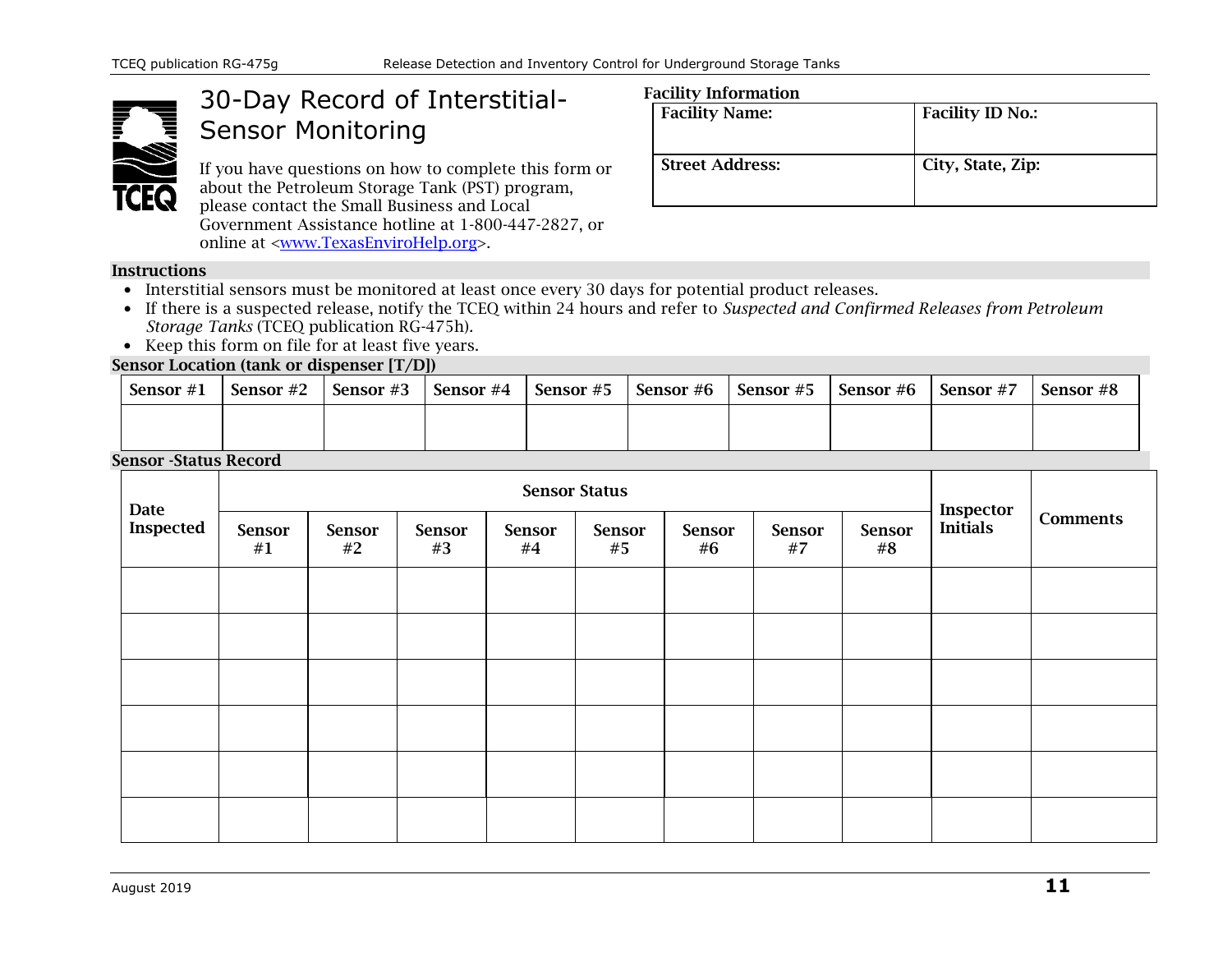

### 30-Day Record of Secondary Containment Well Monitoring

If you have questions on how to complete this form or about the Petroleum Storage Tank (PST) program, please contact the Small Business and Local Government Assistance hotline at 1-800-447-2827, or online at [<www.TexasEnviroHelp.org>](https://www.tceq.texas.gov/assistance).

### Facility Information

| <b>Facility Name:</b>  | <b>Facility ID No.:</b> |
|------------------------|-------------------------|
| <b>Street Address:</b> | City, State, Zip:       |

#### **Instructions**

- Observation wells must be monitored at least once every 30 days for potential product releases.
- *Note:* if your system uses observation wells or electronic sensors to determine if there is free product in the secondary containment, record any free product detected.
- Observation wells must be properly secured to prevent any unauthorized substances being deposited in the well.
- If there is a suspected release, notify the TCEQ within 24 hours and refer to *Suspected and Confirmed Releases from Petroleum Storage Tanks* (TCEQ publication RG-475h)*.*
- Keep this form on file for at least five years.

#### Monitoring Method

Secondary-Containment Release-Detection Method (circle one):

| $\sim$           |                                                 |                          |                                                                 |                           |                   |                   |                 |                 |  |
|------------------|-------------------------------------------------|--------------------------|-----------------------------------------------------------------|---------------------------|-------------------|-------------------|-----------------|-----------------|--|
|                  |                                                 | <b>Observation Wells</b> |                                                                 | <b>Electronic Sensors</b> |                   |                   |                 |                 |  |
|                  | <b>Observation Well or Sensor-Status Record</b> |                          |                                                                 |                           |                   |                   |                 |                 |  |
| <b>Date</b>      |                                                 |                          | Sensor-Status or Well Observation (Free product detected? (Y/N) |                           |                   | Inspector         |                 |                 |  |
| <b>Inspected</b> | Sensor/Well<br>#1                               | Sensor/Well<br>#2        | Sensor/Well<br>#3                                               | Sensor/Well<br>#4         | Sensor/Well<br>#5 | Sensor/Well<br>#6 | <b>Initials</b> | <b>Comments</b> |  |
|                  |                                                 |                          |                                                                 |                           |                   |                   |                 |                 |  |
|                  |                                                 |                          |                                                                 |                           |                   |                   |                 |                 |  |
|                  |                                                 |                          |                                                                 |                           |                   |                   |                 |                 |  |
|                  |                                                 |                          |                                                                 |                           |                   |                   |                 |                 |  |
|                  |                                                 |                          |                                                                 |                           |                   |                   |                 |                 |  |
|                  |                                                 |                          |                                                                 |                           |                   |                   |                 |                 |  |
|                  |                                                 |                          |                                                                 |                           |                   |                   |                 |                 |  |
|                  |                                                 |                          |                                                                 |                           |                   |                   |                 |                 |  |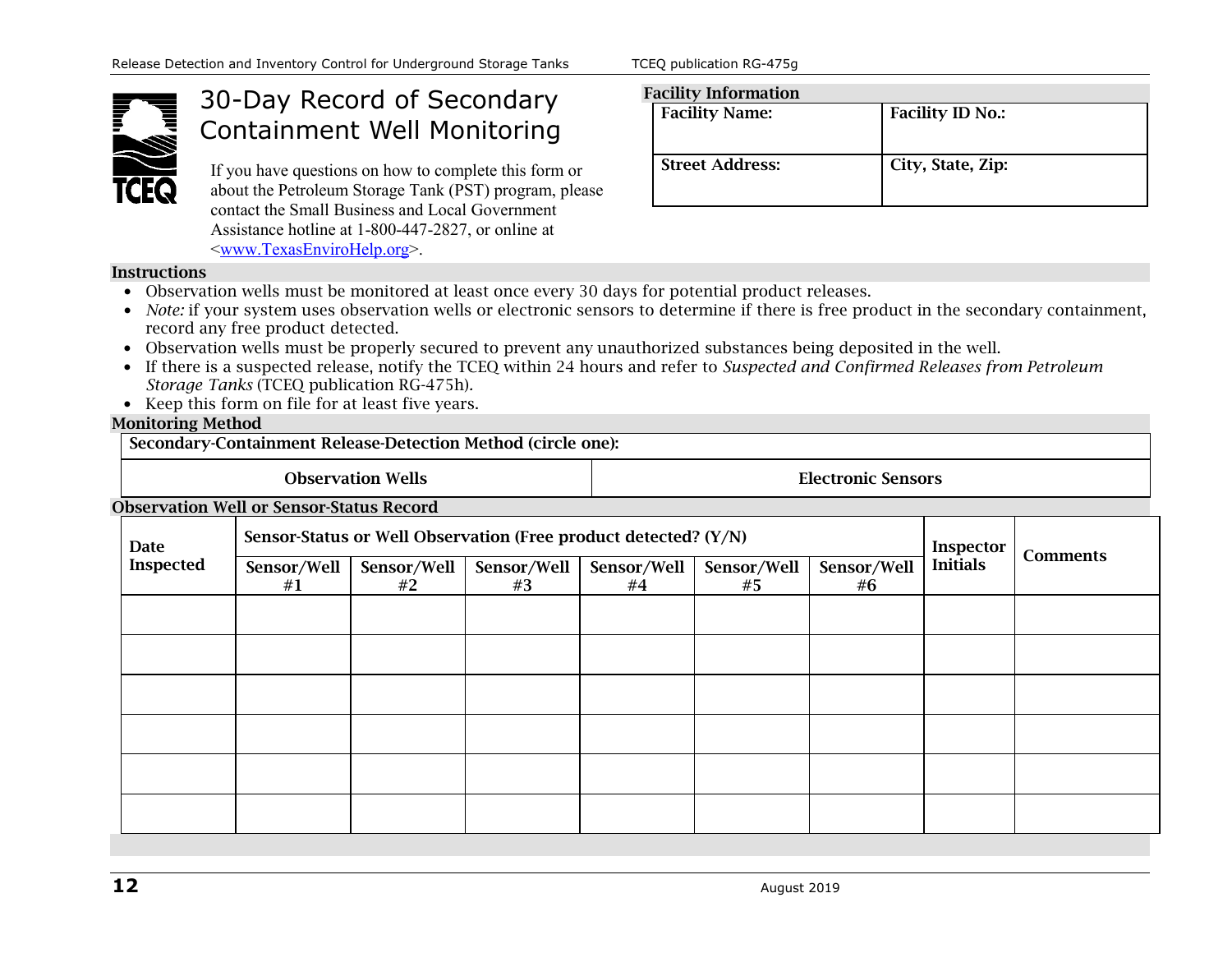

### Weekly Record of Manual Tank Gauging (Tanks <1,000 gallons)

If you have questions on how to complete this form or about the Petroleum Storage Tank (PST) program, please contact the Small Business and Local Government Assistance hotline at 1-800-447-2827 or online at [<www.TexasEnviroHelp.org>](https://www.tceq.texas.gov/assistance).

- Manual Tank Gauging must be performed weekly.
- In the table to the side, circle your tank size, duration, and standard.
- If the weekly total or average of the four weekly test results exceeds the standard in the table, your tank may be leaking.
- If there is a suspected release, notify TCEQ within 24 hours and refer to *Suspected and Confirmed Releases from Petroleum Storage Tanks* (TCEQ publication RG-475h)*.*
- If you don't have sufficient quiet time, you must choose a different method of release detection.
- Release detection is a good business practice. Lost product, penalties and fines, and cleanup costs can add up to a significant amount of money.

| <b>Tank Size</b>               | Minimum<br>Duration of the<br><b>Test</b> | Weekly<br><b>Standard</b><br>$(1$ test) | Monthly<br><b>Standard</b><br>(4-test average) |  |
|--------------------------------|-------------------------------------------|-----------------------------------------|------------------------------------------------|--|
| Up to 550 Gallons              | 36 hours                                  | 10 gallons                              | 5 gallons                                      |  |
| 551-1000 gallons               |                                           |                                         |                                                |  |
| (when tank diameter is $64"$ ) | 44 hours                                  | 9 gallons                               | 4 gallons                                      |  |
| $551-1000$ gallons             |                                           |                                         |                                                |  |
| (when tank diameter is 48")    | 58 hours                                  | 12 gallons                              | 6 gallons                                      |  |

**Facility Information**<br>**Facility Name:** Facility ID No.: Street Address: City, State, Zip: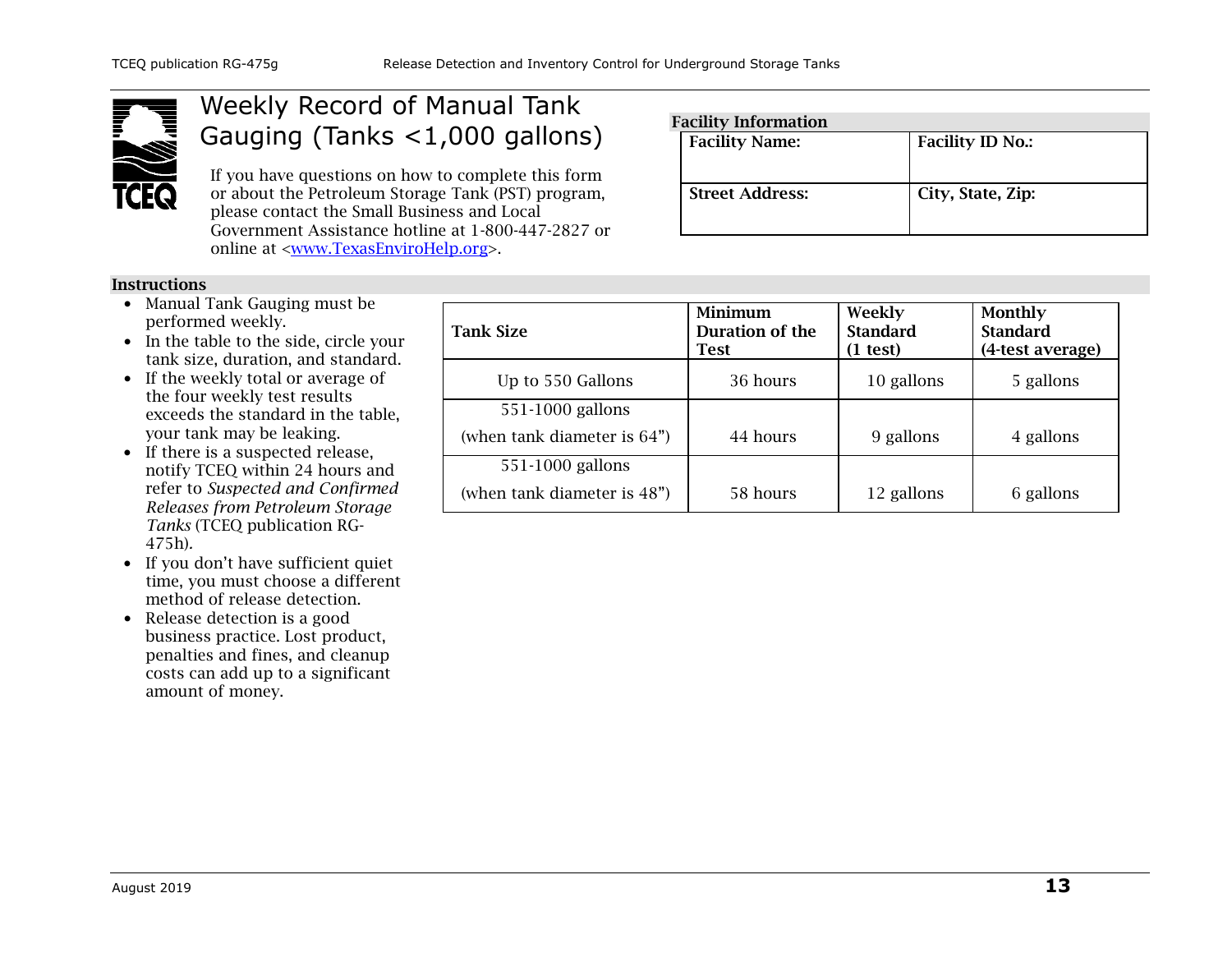| <b>Gauge Record</b>                                                                                                                                                                                                                                                                                                                                                                                                                                                                                                                                                                                                                                  |  |  |                                           |  |
|------------------------------------------------------------------------------------------------------------------------------------------------------------------------------------------------------------------------------------------------------------------------------------------------------------------------------------------------------------------------------------------------------------------------------------------------------------------------------------------------------------------------------------------------------------------------------------------------------------------------------------------------------|--|--|-------------------------------------------|--|
| <b>Start Test</b><br>(date and time)                                                                                                                                                                                                                                                                                                                                                                                                                                                                                                                                                                                                                 |  |  |                                           |  |
| <b>First Initial Stick Reading</b>                                                                                                                                                                                                                                                                                                                                                                                                                                                                                                                                                                                                                   |  |  |                                           |  |
| <b>Second Initial Stick Reading</b>                                                                                                                                                                                                                                                                                                                                                                                                                                                                                                                                                                                                                  |  |  |                                           |  |
| <b>Average Initial Reading</b>                                                                                                                                                                                                                                                                                                                                                                                                                                                                                                                                                                                                                       |  |  |                                           |  |
| <b>Initial Gallons</b><br>(convert inches to gallons)<br>[a]                                                                                                                                                                                                                                                                                                                                                                                                                                                                                                                                                                                         |  |  |                                           |  |
| <b>End Test</b><br>(date and time)                                                                                                                                                                                                                                                                                                                                                                                                                                                                                                                                                                                                                   |  |  | <b>To</b><br>calculate                    |  |
| <b>First End Stick Reading</b>                                                                                                                                                                                                                                                                                                                                                                                                                                                                                                                                                                                                                       |  |  | monthly<br>average,<br>divide<br>sum of 4 |  |
| <b>Second End Stick Reading</b>                                                                                                                                                                                                                                                                                                                                                                                                                                                                                                                                                                                                                      |  |  | weekly<br>readings<br>by 4 and<br>enter   |  |
| <b>Average End Reading</b>                                                                                                                                                                                                                                                                                                                                                                                                                                                                                                                                                                                                                           |  |  | results<br>here $\blacktriangledown$      |  |
| <b>End Gallons</b><br>(convert inches to gallons)<br>$[b] \centering% \includegraphics[width=1.0\textwidth]{figs/fig_4.pdf} \includegraphics[width=1.0\textwidth]{figs/fig_4.pdf} \includegraphics[width=1.0\textwidth]{figs/fig_4.pdf} \includegraphics[width=1.0\textwidth]{figs/fig_4.pdf} \includegraphics[width=1.0\textwidth]{figs/fig_4.pdf} \includegraphics[width=1.0\textwidth]{figs/fig_4.pdf} \includegraphics[width=1.0\textwidth]{figs/fig_4.pdf} \includegraphics[width=1.0\textwidth]{figs/fig_4.pdf} \includegraphics[width=1.0\textwidth]{figs/fig_4.pdf} \includegraphics[width=1.0\textwidth]{figs/fig_4.pdf} \includegraphics[$ |  |  |                                           |  |
| <b>Change In Tank Volume</b><br>$(gallons + or -)$<br>$[a-b]$                                                                                                                                                                                                                                                                                                                                                                                                                                                                                                                                                                                        |  |  |                                           |  |
| <b>Initials</b>                                                                                                                                                                                                                                                                                                                                                                                                                                                                                                                                                                                                                                      |  |  |                                           |  |
| Tank Passes Test? Y/N                                                                                                                                                                                                                                                                                                                                                                                                                                                                                                                                                                                                                                |  |  |                                           |  |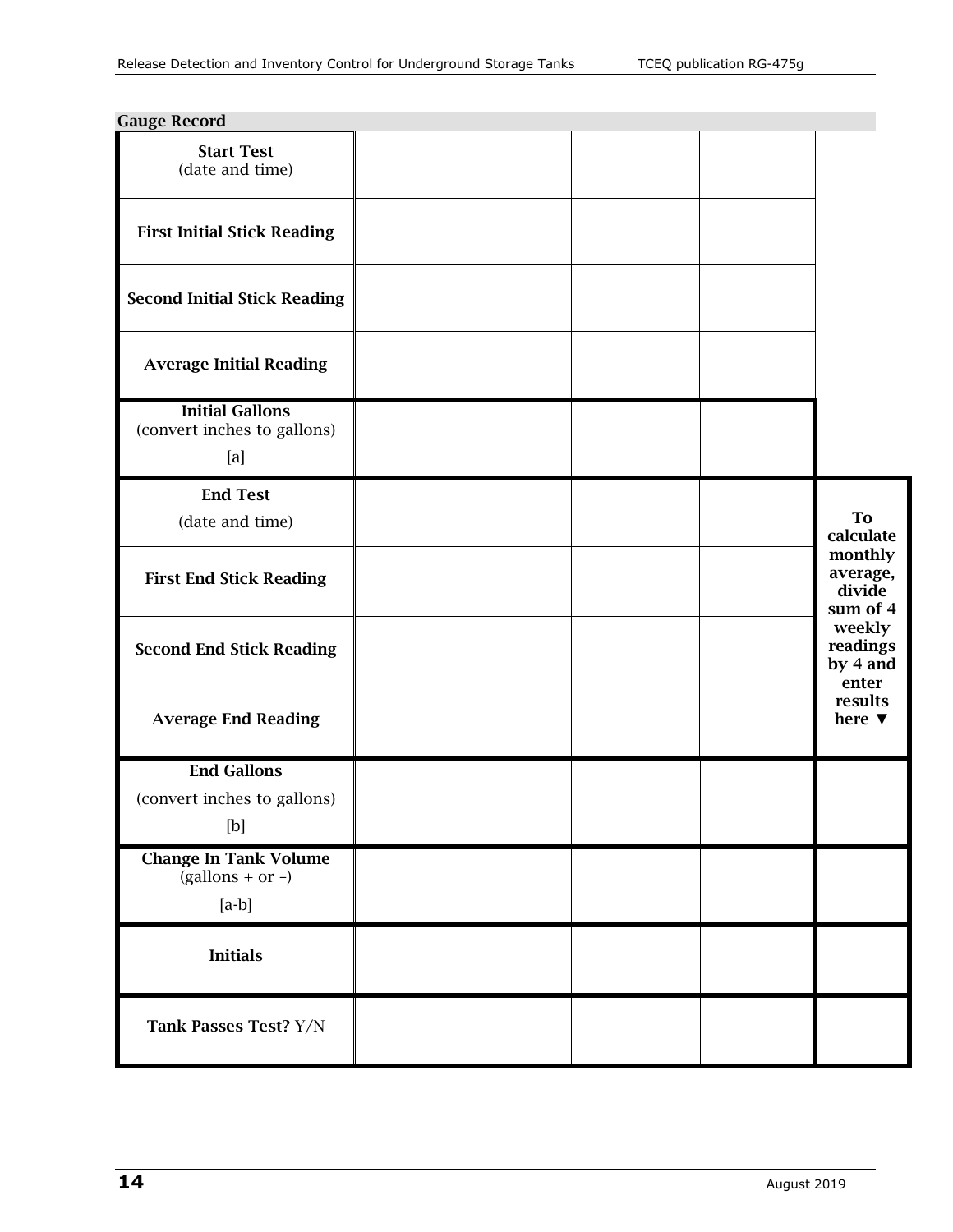### **Record of 30-Day Tank Gauging (for emergency-generator tanks only)**



Facility Name: \_\_\_\_\_\_\_\_\_\_\_\_\_\_\_\_\_\_\_\_\_\_\_\_\_ Facility ID#: \_\_\_\_\_\_\_\_\_\_ Facility Address: \_\_\_\_\_\_\_\_\_\_\_\_\_\_\_\_\_\_\_\_\_\_\_\_\_\_\_\_\_\_\_

- 1. In the Tank Gauging Details table, circle your Tank Size and Monthly Standard.
- 2. Each month in the Gauging Record table, record the dates and stick readings for the start and end tests. Your start time and end time must be at least 36 hours apart. If you don't have sufficient quiet time, you must choose a different method of release detection.
- 3. Calculate the change in tank volume, and if the change exceeds the standard in the table, your tank may be leaking. If there is a suspected release, notify TCEQ within 24 hours and see *Suspected and Confirmed Releases from PSTs* (TCEQ publication RG-475h).

4. Keep this form on file for at least 5 years.

Table 1. Tank Gauging Details

| <b>Tank Size</b>    | <b>Monthly Standard</b><br>(4-test average) |  |  |  |
|---------------------|---------------------------------------------|--|--|--|
| 550 gallons or less | 5 gallons                                   |  |  |  |
| 551-1,000 gallons   | 7 gallons                                   |  |  |  |
| 1,001-2,000 gallons | 13 gallons                                  |  |  |  |
| Greater than 2,000  | 1% of the total tank<br>capacity gallons    |  |  |  |

Table 2. Gauging Record

| Start<br>Test<br>(date<br>$\&$<br>time) | First<br>Initial<br><b>Stick</b><br>Reading | Second<br>Initial<br>Stick<br>Reading | Average<br>Initial<br>Reading | Initial<br>Gallons<br>(convert)<br>avg inches<br>to gallons)<br>[a] | End<br>Test<br>date &<br>time) | First<br>End<br><b>Stick</b><br>Reading | Second<br>End<br><b>Stick</b><br>Reading | Average<br>End<br>Reading | End<br>Gallons<br>(convert<br>inches to<br>gallons)<br>[b] | Change<br>In Tank<br>Volume<br>(gallons<br>$+$ or $-$ )<br>$[a-b]$ | Initials | Tank<br>Pass<br>Test<br>Y/N |
|-----------------------------------------|---------------------------------------------|---------------------------------------|-------------------------------|---------------------------------------------------------------------|--------------------------------|-----------------------------------------|------------------------------------------|---------------------------|------------------------------------------------------------|--------------------------------------------------------------------|----------|-----------------------------|
|                                         |                                             |                                       |                               |                                                                     |                                |                                         |                                          |                           |                                                            |                                                                    |          |                             |
|                                         |                                             |                                       |                               |                                                                     |                                |                                         |                                          |                           |                                                            |                                                                    |          |                             |
|                                         |                                             |                                       |                               |                                                                     |                                |                                         |                                          |                           |                                                            |                                                                    |          |                             |
|                                         |                                             |                                       |                               |                                                                     |                                |                                         |                                          |                           |                                                            |                                                                    |          |                             |
|                                         |                                             |                                       |                               |                                                                     |                                |                                         |                                          |                           |                                                            |                                                                    |          |                             |
|                                         |                                             |                                       |                               |                                                                     |                                |                                         |                                          |                           |                                                            |                                                                    |          |                             |
|                                         |                                             |                                       |                               |                                                                     |                                |                                         |                                          |                           |                                                            |                                                                    |          |                             |
|                                         |                                             |                                       |                               |                                                                     |                                |                                         |                                          |                           |                                                            |                                                                    |          |                             |
|                                         |                                             |                                       |                               |                                                                     |                                |                                         |                                          |                           |                                                            |                                                                    |          |                             |
|                                         |                                             |                                       |                               |                                                                     |                                |                                         |                                          |                           |                                                            |                                                                    |          |                             |
|                                         |                                             |                                       |                               |                                                                     |                                |                                         |                                          |                           |                                                            |                                                                    |          |                             |